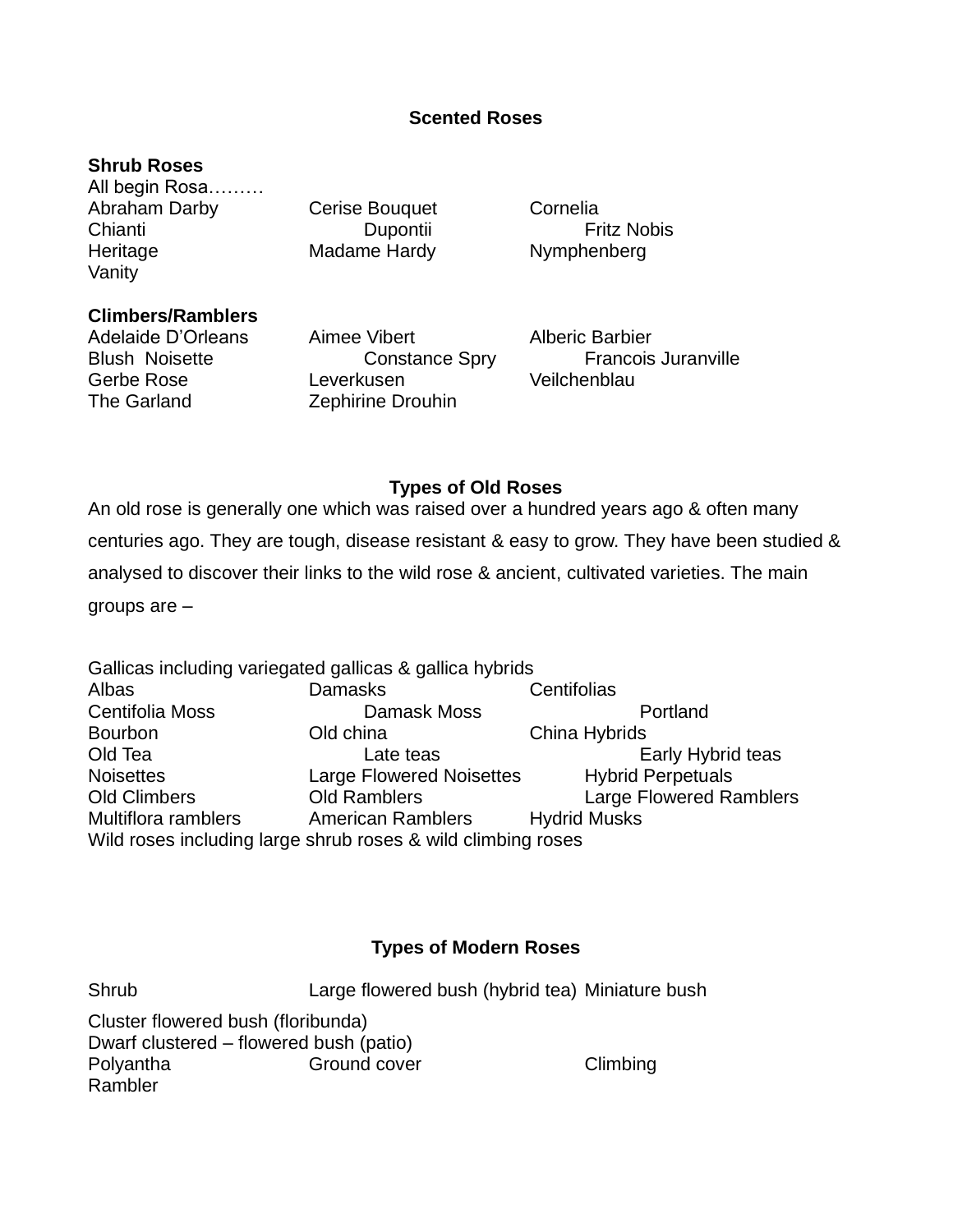# **Top Ten Roses for Decorative Hips**

| R moyesii           | R acicularis       |
|---------------------|--------------------|
| R rubiginosa        | R rugosa           |
| R filipes Kiftsgate | R Francis E lister |
| R farreri Persetosa | R davidii          |
| R roxburghii        | R roxburghii       |

## **Roses for arches pergola & trellises**

Aloha Altissmo William Morris **Constance Spry** Kathleen Harrop\* Mortimer Sackler\*

• relatively thornless

#### **Roses for naturalistic & wildlife gardens**

Golden Wings **Complicata** The Alexandra Rose **Rosa Glauca** R sericea F pteracantha R scabrosa R moyesii geranium

## **Roses for shade**

R rugosa cultivars **Alberic Barbier** R xanthina Canary Bird R primula

Danse du feu Souvenir du docteur Jamain

## **Roses for Hedging**

Ballerina **Buff Beauty** Eglantyne Graham Thomas

# **Roses for Dry, exposed or windy sites**

Constance Spry, Shropshire Lad Rushing Stream (Ground Cover) Cultivars of R pimpinellifolia, R rugosa or R eglanteria

# **Roses for containers**

Letchworth centenary Hand in Hand Pretty Polly **Nozomi** 

#### **Resilient, disease resistant Roses**

R Complicata R rugosa rubra R Mortimer Sackler R roseraie del'hay R Hyde Hall R Summer Wine

# **After care of Roses – Key Tips**

To establish well, use a product containing mycorrhiza fungi such as Viresco Mycorrhiza or Rootgrow, also combats rose sickness

Patio rose in tubs – mulch with stones & keep pot cool. Water well & liquid feed every 7/10 days from April to end August

Mulch with manure every spring

Use a good rose feed every year in April & late June Deadhead regularly except for hip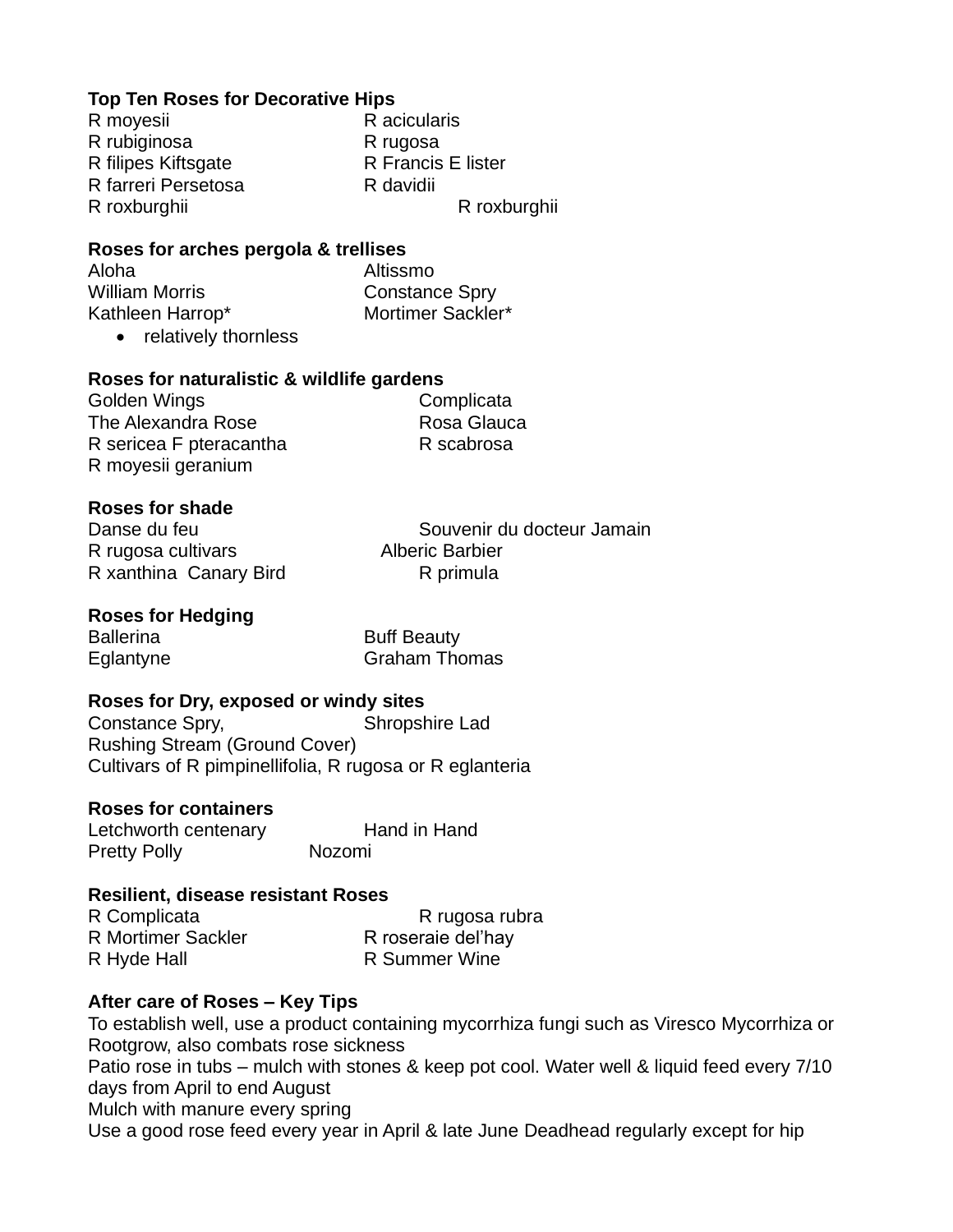varieties

# **Types Of Roses**

**Hybrid Tea –** This is the most popular type of rose. It was introduced in 1867 (La France) & considered as the advent of the modern rose. It was formed by crossing a Remontant(repeat blooming) or Hybrid Perpetual with a Tea Rose (China). The Hybrid Tea is characterised by erect upright growth, large blooms & often scent. Examples of Hybrid Tea roses are – Alec's Red, Deep Secret, Ena Harkness, Just Joey.

**Floribunda-** This type of Roses bears flowers in clusters or trusses& several blooms open at one time in each truss. They are colourful, reliable & give long lasting displays but, in general, the flower form is inferior to a Hybrid Tea. Floribunda roses are termed bedding roses. They first appeared in 1924 and were developed from crossing Polyanthas (Pompom roses) & Hybrid Teas. Floribundas were not recognised until 1952. Whilst they have some disadvantages from Hybrid teas in size and fragrance, they have advantages of continuity of flowers, hardier & easier to care for than hybrid teas & perform better in wet weather. Examples of Floribunda roses are – Margaret Merrill, Arthur bell, Korresia. There are tall versions and small versions, the latter known as Patio Roses.

**Minature Roses –** The height of these doesn't exceed 15ins. This category includes ground cover and carpet roses.

#### **Climbers and Ramblers-**

**Ramblers-** These have been around since Victorian times. They have long pliable stems bearing huge trusses of small flowers. They are very vigorous & produce one flush of flowers borne on new wood. Examples are – Paul's Himalayan Musk, Rambling Rector, Kiftsgate, Albertine.

**Climbers-** These have stiffer stems, larger flowers, smaller trusses, repeat or continuous flowering, flowers borne on mature wood, easier to prune. Examples are- Compassion, Iceberg, Galway Bay, Madame Alfred Carriere.